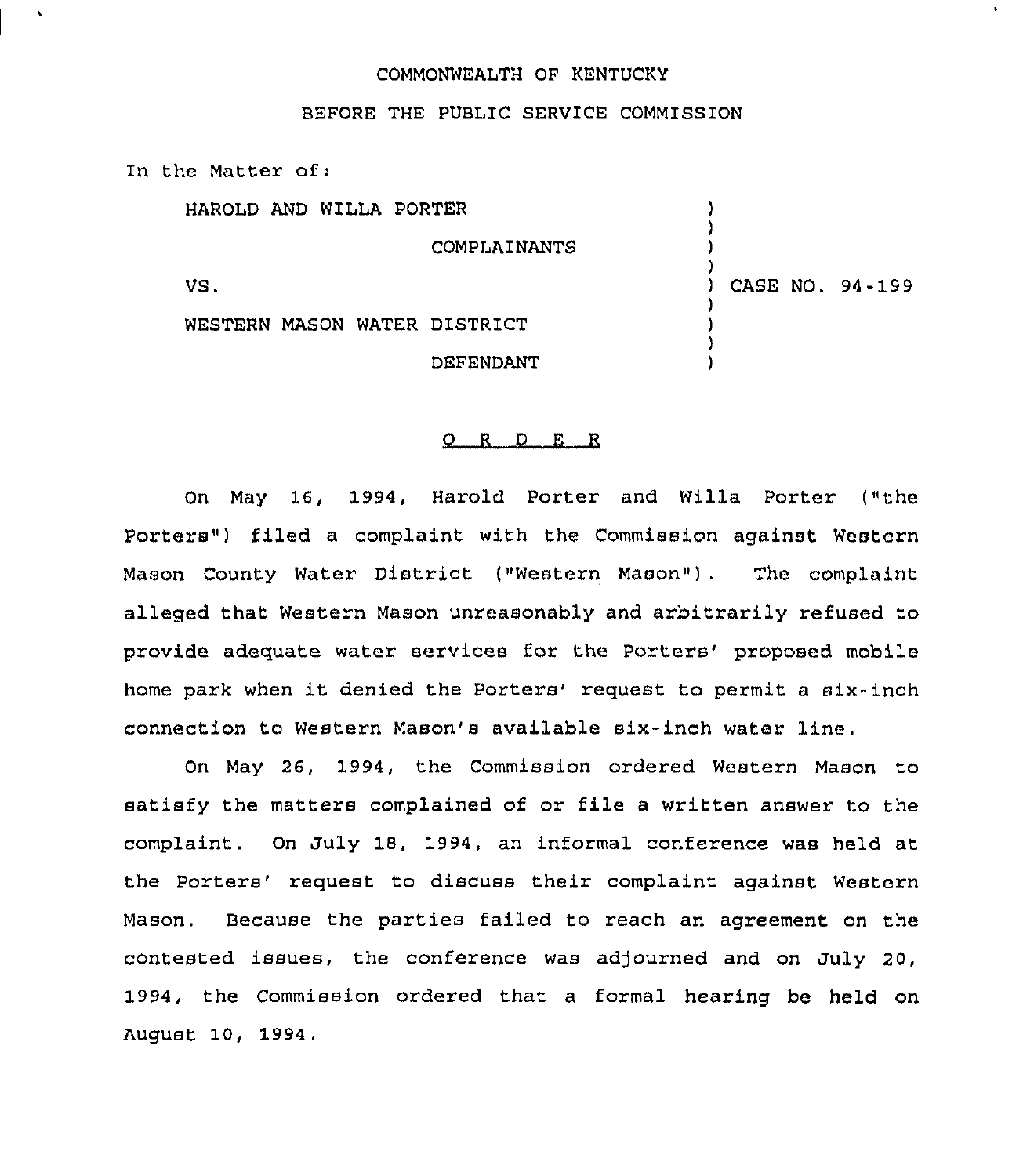On August 8, 1994, the Commission ordered, at the request of the parties to the proceeding, that the hearing be postponed because the parties were engaged in settlement negotiations. On August 15, 1994, the parties signed a proposed settlement agreement. This agreement was received by the Commission on August 25, '1994.

The Commission scheduled an informal conference on December 8, 1994 to discuss concerns regarding the agreement. At that time, Commission Staff and Mr. Hollar, on behalf of the Porters, agreed that the pxoposed settlement should be supplemented to include: (1) an updated verification of the total cost of the project;  $(2)$ an agreement to limit the reimbursement for the construction project to a basis of 50 customers; (3) elimination of the reimbursement of the Porters' engineering costs of approximately \$2500 and elimination of the \$1500 cost of changing the three-inch line; and, (4) the requirement that a valve be closed to force the flow of water through the entire line around the Porters' property. The parties filed no comment on these modifications and the matter was submitted to the Commission without a hearing.

The Commission, having considered the evidence of recoxd and being otherwise sufficiently advised, finds that the proposed settlement agreement in Appendix A, attached and incorporated hereto, is fair, just, and reasonable and should be accepted with the modifications agreed to on December 8, 1994,

 $-2-$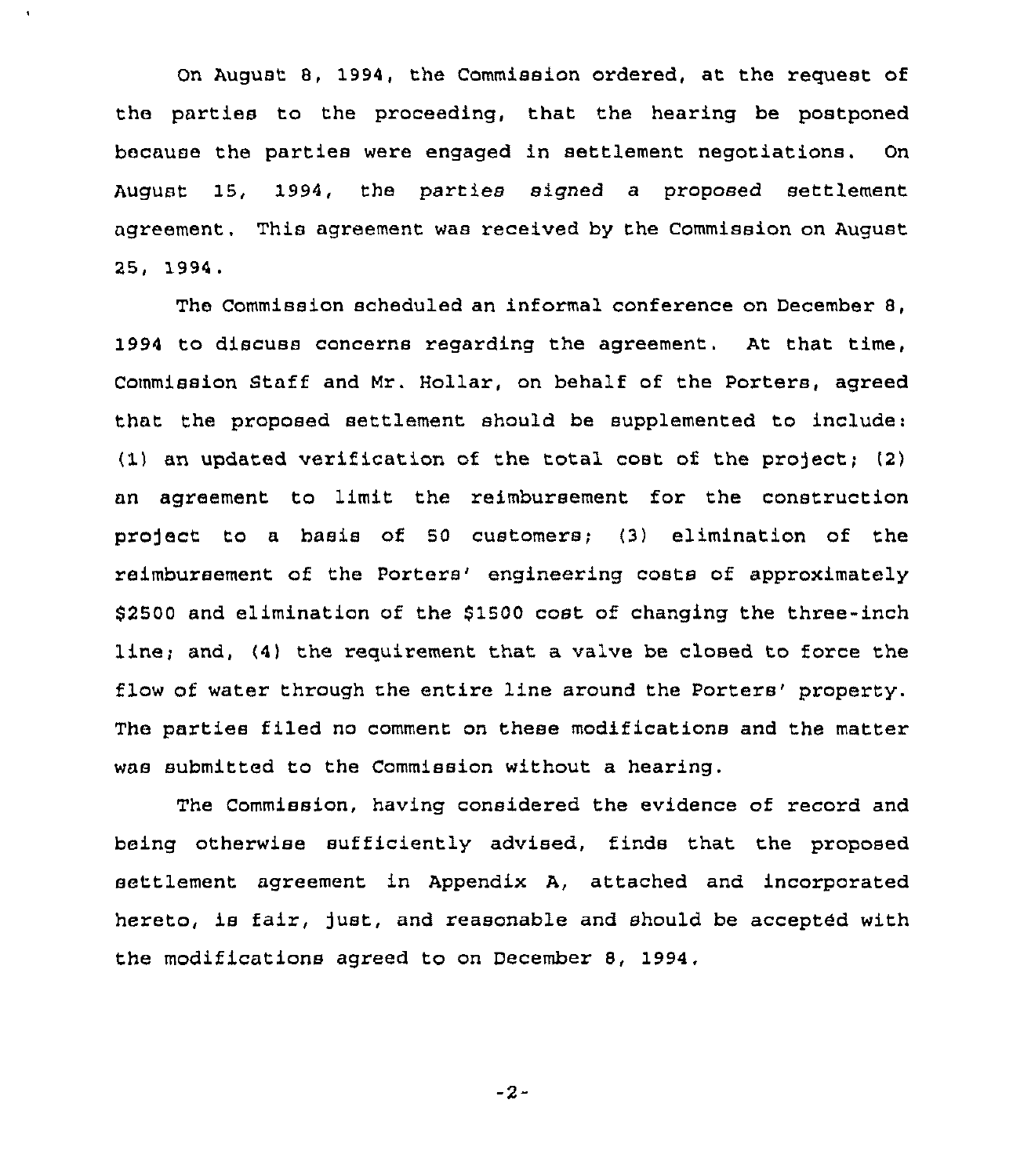IT IS THEREFORE ORDERED that;

1. The modified agreement, which is fair, just, and reasonable, be and it hereby is approved,

2. Within 30 days of the date of this Order, Western Mason shall furnish duly verified documentation of the total coata of this project including the cost of construction and all other capitalized costs (engineering and administrative), Said construction costs shall be classified into appropriate plant accounts in accordance with the Uniform System of Accounts for Water Utilities prescribed by the Commission.

3. The Porters' complaint be and it hereby is dismissed. Done at Frankfort, Kentucky, this lith day of April, 1995.

PUBLIC SERVICE COMMISSION

Chairman **AN** 

Commissioner Er, Alatt

ATTEST:

Executive Director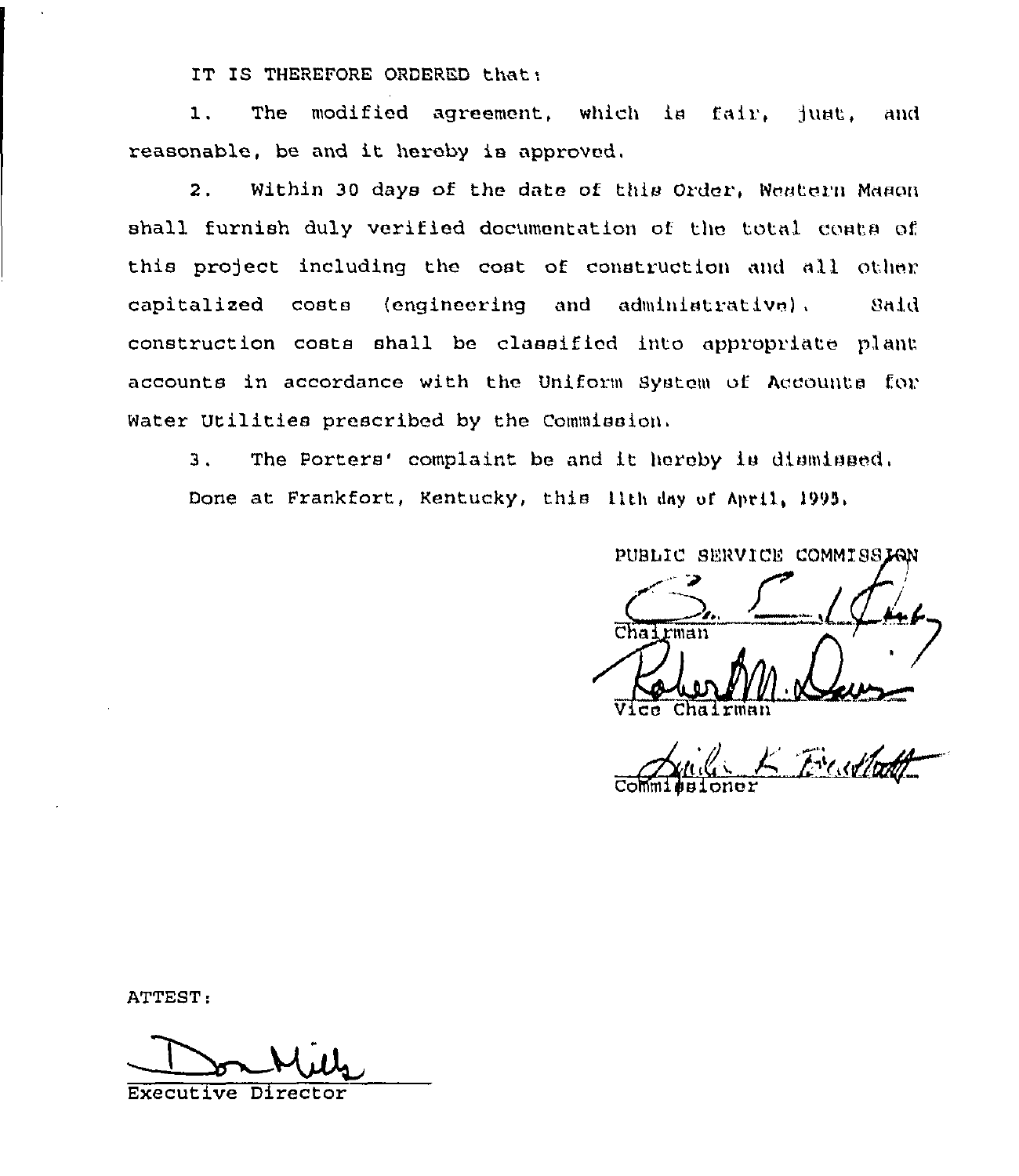APPENDIX A

AN APPENDIX TO AN ORDER OF THE KENTUCKY PUBLIC SERVICE COMMISSION IN CASE NO. 94-199 DATED APRIL 11, 1995.



851 Corporate Drive Lexington, Kentucky 40503<br>606-223-1000

 $\ddot{\phantom{a}}$ 

July 26, 1994

# **RECEIVED**

AUG 25 1994

**PUBLIC SERVICE COMMISSION** 

 $\bullet$  .  $\bullet$ 

Mr. Harold Porter 117 Crast Avenue Flemingsburg, Kentucky 41041

> Re: PSC Case No. 94-199 Western Hason Water District **KEI #892/GC**

Dear Hr. Porter:

This letter serves to summarize our telephone conversations regarding an agreement between yourself and Western Hason Water District to provide water service to your proposed trailer park. We have explained your proposal to the Water District and have received their concurrence. The following is a summary of the mettlement:

- You have agreed to accept mervice from the existing 3" line premently located on your property instead of extending the 6" line located in Highland Heightm.
- You understand that the District cannot certify to fire flows as prescribed by PSC regulations, and therefore cannot provide a fire hydrant on your property. A full size blow-off will be provided at the end of your line in place of a fire hydrant for flushing.
- Instead of a 6" line as shown by your previously submitted plans prepared<br>by Mr. Ralph Daits, you have proposed to install two 4" lines, one on each<br>aide of your access roads, so as to avoid any potential damage to your roads when the District sets meters.
- You also have agreed to loop these lines at the ends, so as to prevent a dead-end line situation which might pose an operational problem to the District.
- You now understand that the District is required by PSC regulations to refund to you, for the next 10 years, the cost equal to 50 feet of the cost of the main line for each customer which is added on to these lines. (Harold: Read this antire letter before reacting to this statement.)
- The standard hook-up fee of \$500 will not be required to be paid until an actual customer requests service or before a mater is set.
- Based on a cost estimate prepared by this office, you have agreed to place  $\bullet$ in control of the District \$19,477.79 prior to the submission of plans to the Division of Water for approval.
- This amount is an estimated cost of construction and engineering for these main lines excluding solid rock removal. If solid rock is encountered, it will be removed at a cost of 675/hour for an operator and a ram hom plus 650/hour for an operator and backhoe for removing rock from the trench.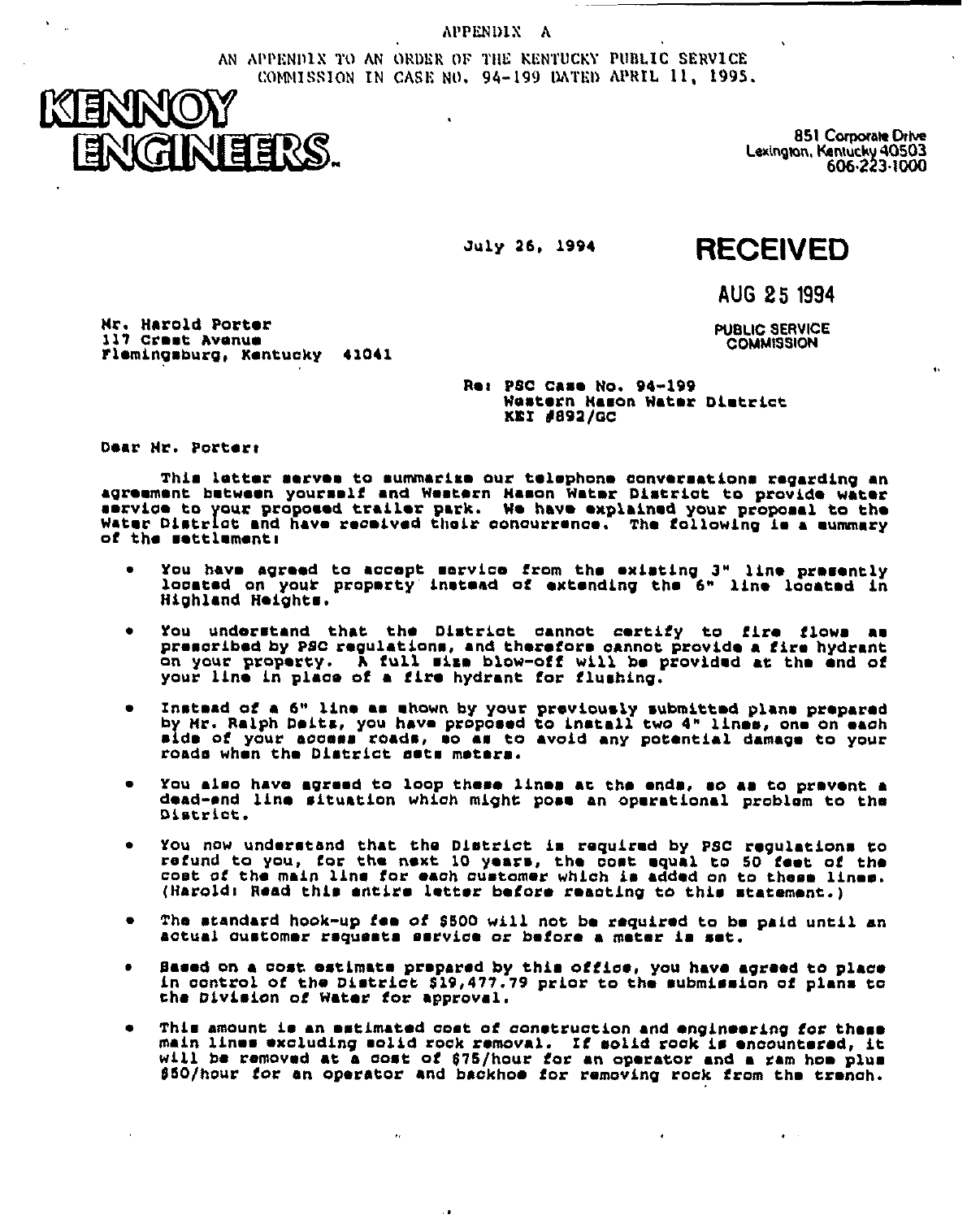Hr. Harold Porter Paqe 2 July 26, 1994

> These rates have been used by the Dietrict when working with the Transportation Cabinet in relocating line on highway right-of-way and have been acceptable to them and thus ars proposed hers.

> > $\mathbf{r}$

- This estimate is based on installation costs as the property presently<br>lies and considering a reasonable amount of rock excavation. If, as you have planned, strip the top layers of soil and force the waterline to be installed in rock to permit thirty (30) inches of cover, this rook removal will be done by your contractor or by the District as an extra cost not associated with the waterline installation. This cost will be solely bore by your company and not reimbursable in any way by the District.
- . This estimate is based on estimated quantities which could vary during construction. If there is an underrun, any costs associated will be reimbursed to you. If there is an overrun, you are required to pay the District the costs of this additional work.
- This estimate includes relocating a section of the existing 3" line to allow for improvements to your driveway entrance which you had previously requested. This cost normally would be bore by the property owner and<br>would not be subject to reimbursement, but the Diatrict has agreed to include it as part of the project with potential reimbursement.
- The District will install these lines with their own parsonnel. Therefore, no inspection fees have been included in this estimate except for engineering to provide certification to the State Division of Water upon completion af construction,
- Upon completion of construction, all waterlines and appurtenances will be awned by Western Hason Water District and will be operated by them. Since the installation will be done by the District, you will not be subject to the normal one year warranty period.
- It is agreed between the parties that upon the construction permit being issued by the Division of Water, the District has thirty (30) days thereafter to obtain proper pipe and fittings for the project. Thereafter the District is allowed thirty (30) days for the installation and completion of the entire project but in the event of bad weather, the District is given credit for those days and the installation period would District is given credit for those days and the installation period would be extended to that extent. If additional rock excavation is required due to site grading as previously outlined, additional time will be granted for rock removal.
- It is further agreed and understood that the District shall apply to the Public Service Commission for a waiver of the fifty foot rule. It is furthsr agreed that in the event of the Public Service Commission will not allow the waiver, Mr. Porter will suffer any deficit balance.
- It is acknowledged by the parties hereto, Mr. Harold Porter, applicant and Western Mason Water District, that this letter is a contract for all legal purposes and by the execution of same by both parties, said contract is in full force and effect and enforceable by either or both parties.

Regarding reimbursement for these project costs, the District is willing<br>to waive the 50 foot rule of the PSC regulations. The District realizes that by staying with this rule, you wold not be eligible to potentially receive all your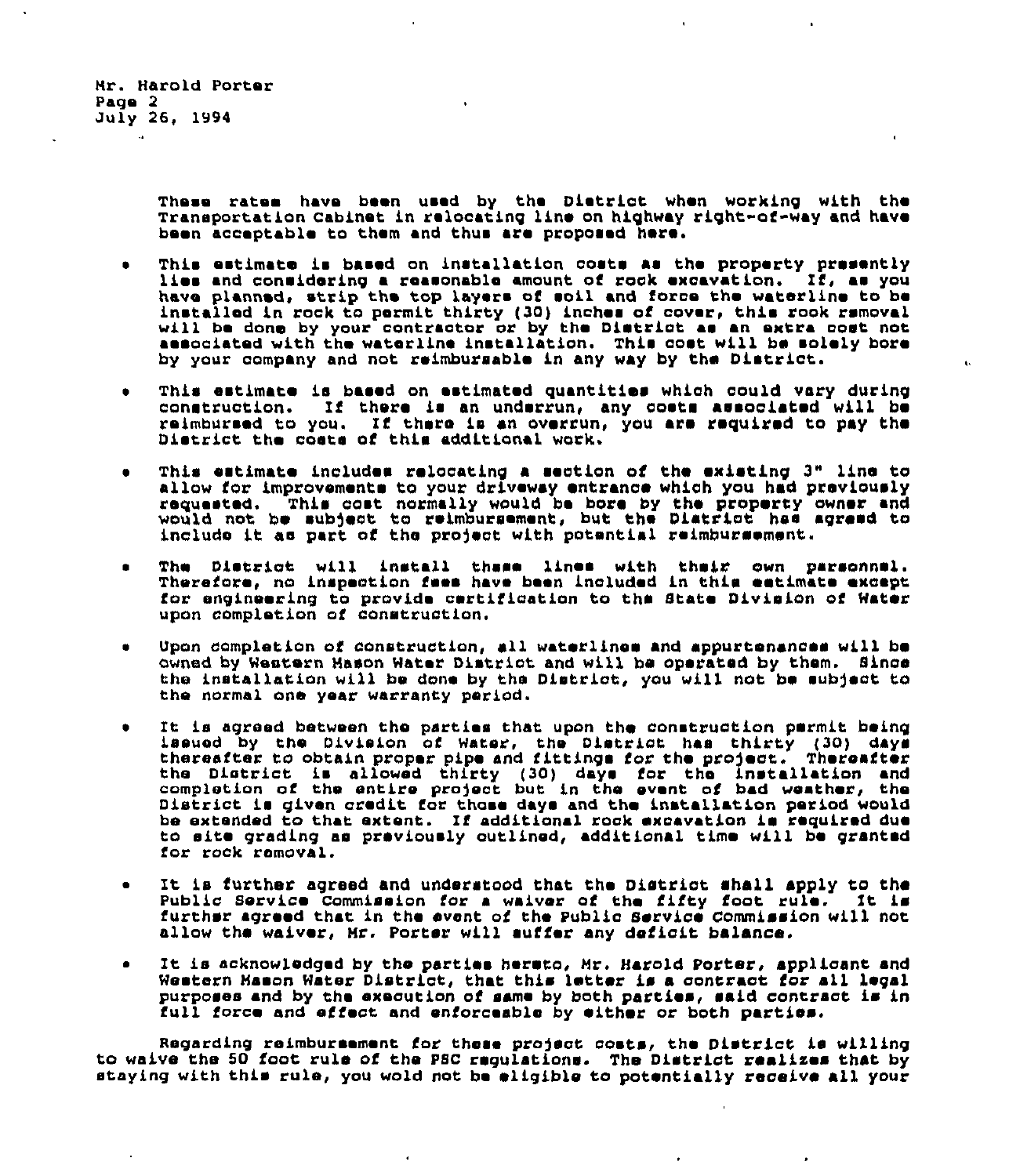Mr. Harold Porter Page 3  $Ju$ iv 26, 1994

investment back should this proposed development be fully occupied. This is evident by the following calculations

### $919.477.79/4120$  ft =  $54.73/ft$

#### at 50 feet/customer and a total of 63 proposed lots your total refund would potentially be only 50  $t$ t/customer x \$4.73/ft x 63/customer = \$14,900

However, since you have volunteered in your design of the development to install lines on sach side of the road and to loop all lines, the District is willing to petition PEC to afford you the opportunity to recoup your total<br>investment. I know your initial thoughts for putting in parallel lines was to<br>avoid having the District from damaging your streets when installing gains an intangible benefit of lower operation problems due to continual<br>circulation of water thus replanishing the chlorine residual. It also decreases their potential problems of installing sarvices across the road.

We had discussed the methodology for determining the per customer refund.<br>You have advised me that in the first phase development, while there would be water to 63 lote, you only had enough capacity in the wastewater treatment plant for 50 oustomers. So, potentially in the first 10 years, there would only be 50<br>customers. Thus, the recommended formula will be \$19,477.79/50 customers =<br>\$389/customer, which is agreeable to the District. This figure will remain the same.

You asked me today if you could include the amount you have paid your engineer for developing the waterline plans. I indicated a reasonable amount should be eligible, but this has not been approved by the District. This item will have to be negotiated. I think you should consider some concession for the District relocating the existing 3" and two tie-ins at the ends of this line.

In terms of the timing of the reimbursement, the District has agreed to reimburse within two months or within two meeting dates after a customer in your development has requested service and paid the tap-on fee.

In regard to transferability of this agreement, I will let your attorney address this in the settlement.

Sincerely,

KENNOY ENGINEERS. INC.

Steve E. Holla

 $\ddot{\phantom{a}}$ 

Stephen E. Hollar, P.E.

**SEH**stm

co: Mr. Allen Porter, Chairman Mr. Jerry Willett Mr. W. Terry McBrayer